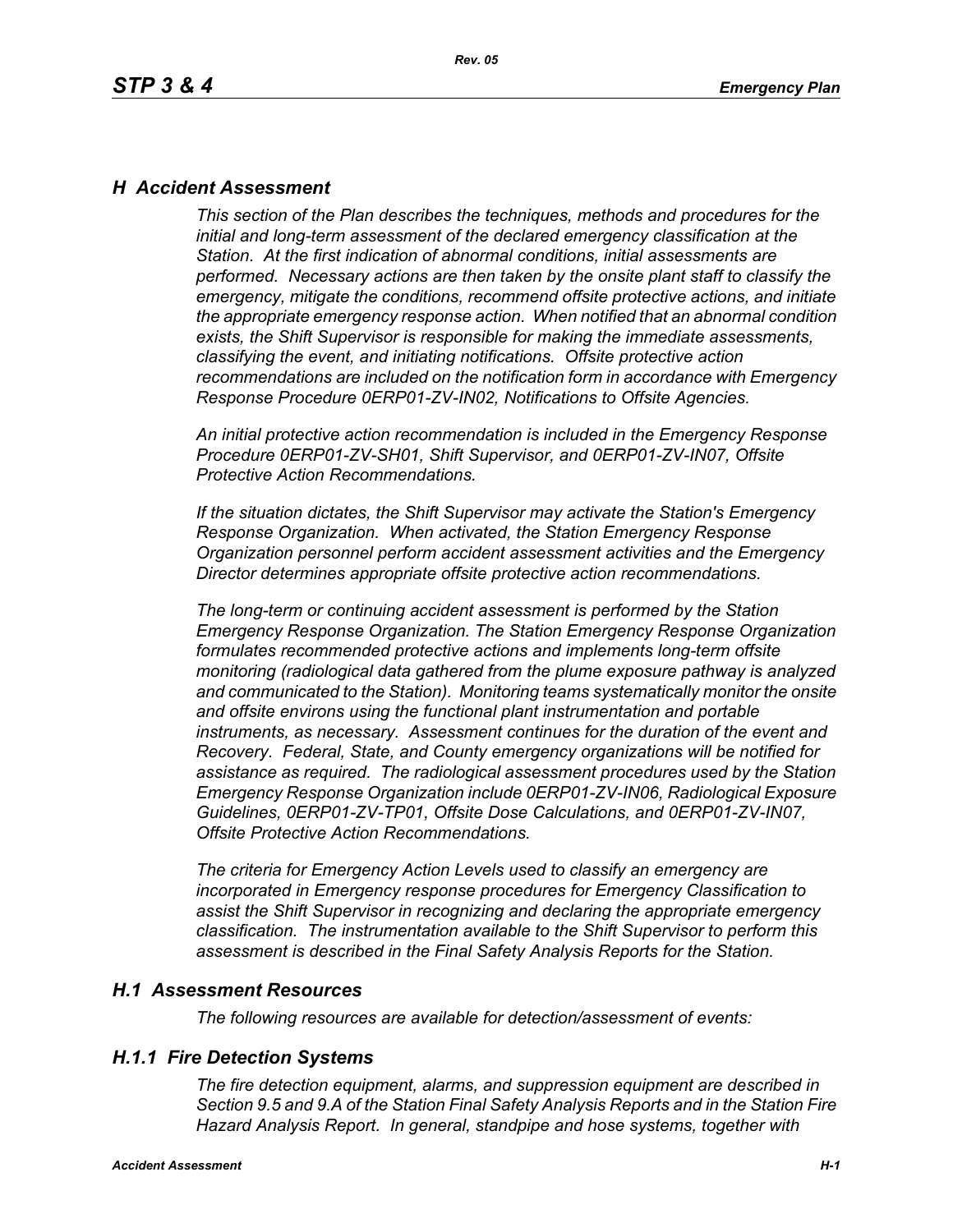*portable extinguishers, are provided in all buildings throughout the Station, except the demineralizer building for Units 1 and 2. Additionally, the following systems are provided in selected areas to enhance the total fire protection and detection program:*

- *Automatic wet pipe sprinkler system*
- *Manual pre-action dry pipe system*
- *Manual pre-action sprinklers*
- *Water spray deluge system*
- *Foam-water sprinklers*
- *Hydrants*
- *Halon system*
- *Carbon Dioxide system*

#### *H.1.2 Seismic Monitoring*

*The seismic monitoring system is described in Section 3.7 of the Station Final Safety Analysis Reports. The seismic instrumentation is a triaxial time history accelererometer unit with programmable alarm, trigger, memory, recording and data retrieval capabilities and computer interface. The appropriate trigger condition will be selected to start data capture for later analysis. Settings for the instrument's pre-event memory and length of time that data is recorded will be selected so that the significant ground motion associated with the earthquake is recorded. The recorded information can be analyzed and displayed using software supplied with the machine. This software will display the measured response spectrum to be compared with the Operating Basis Earthquake (OBE) and Safe Shutdown Earthquake (SSE) response spectrum. The seismic instrumentation locations are identified in the Station's Final Safety Analysis Reports.*

### *H.1.3 Plant Process Instrumentation*

*The plant process instrumentation consists of various pressure, temperature, and level indicators of the Reactor Protection System and the Engineered Safety Feature System.*

*Instruments which provide information to the Plant Operations Staff for monitoring conditions in the reactor, reactor coolant system, and containment, and specific instrumentation designations and ranges are listed in the Unit Technical Specifications. These instruments provide information necessary for the rapid assessment of emergency conditions within the Station.*

*Additionally, the instrumentation provides data in the Control Room, Technical Support Center and the Emergency Operations Facility via the Emergency Response Facilities Data Acquisition and Display System or Plant Information and Control System.*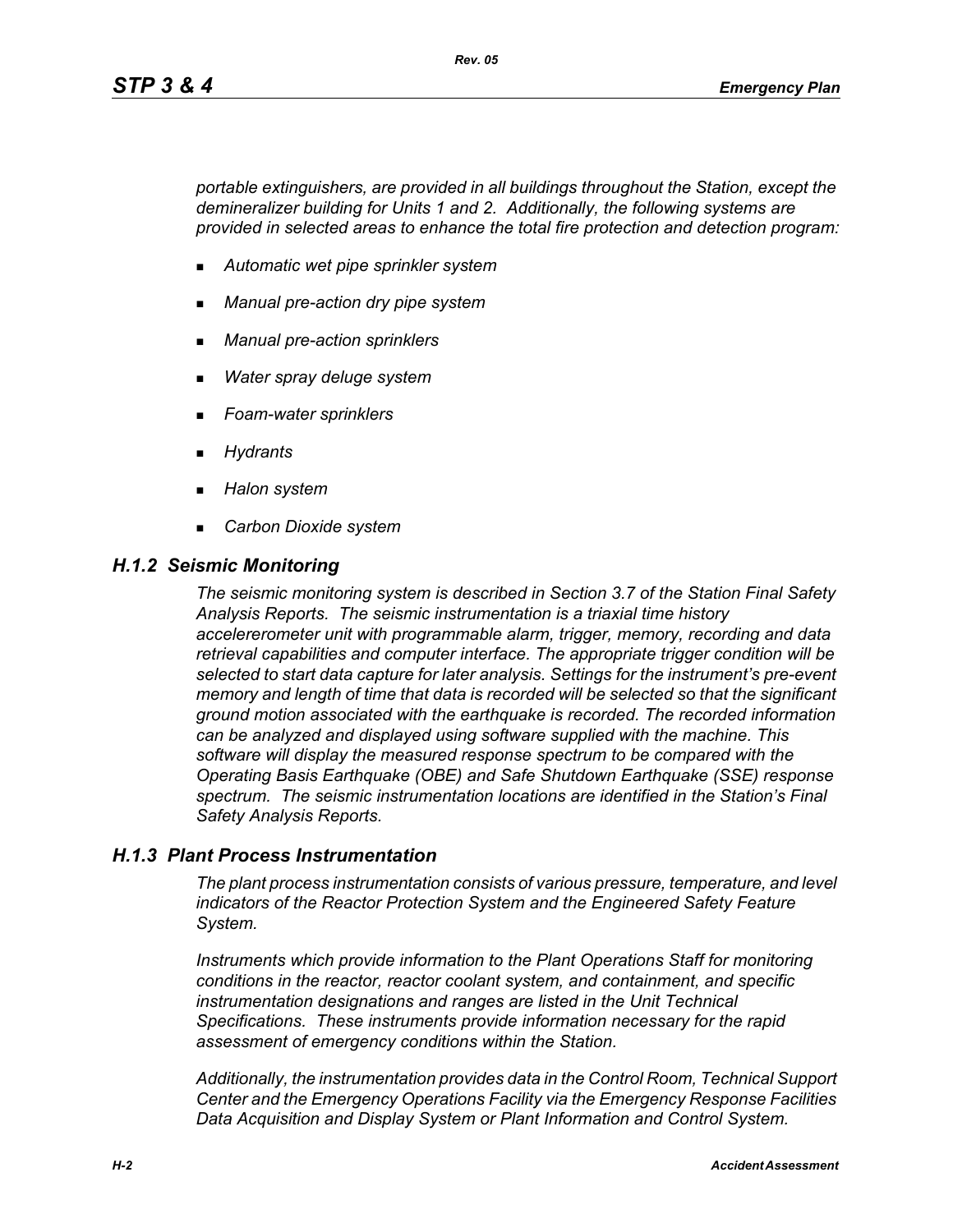## *H.1.4 Liquid Radiation Monitor*

*A liquid radiation monitor is provided for gross failed fuel detection. The monitor obtains a continuous sample from the reactor coolant system and activates an alarm on the Radiation Monitoring System if a predetermined activity level is reached. The monitor is described in Section 11.0 of the Station Final Safety Analysis Reports.*

### *H.1.5 Radiation Monitoring System*

*The Station has a system for monitoring radioactivity throughout the Station. This system is called the Radiation Monitoring System and consists of area and process/effluent radiological monitoring instrumentation. More information on the Radiation Monitoring System can be found in Section J of this Plan and is described in detail in Section 12.3 of the Station Final Safety Analysis Reports.*

### *H.1.6 Meteorological System*

*The Station has two permanent meteorological towers near site for the analysis of current Station area meteorological data. The primary tower is a 60-meter (196.9 feet) tower, instrumentation, and computerized data output. The primary tower instrumentation includes sensors to measure wind direction, wind speed, air temperature, dew point, solar radiation, precipitation, and calculated differential temperatures between elevations. Data from the primary tower is relayed to the Station. This data is displayed by the Integrated Computer System (ICS/ERFDADS/PICS) and the Control Room meteorological instruments Table H-1 provides details on instrumentation and elevations of primary meteorological instrumentation.*

*The backup system consists of a 10-meter (32.8 feet) tower with similar but fewer instruments to measure air temperature, wind speed, and wind direction.*

*Data from either tower can be fed by independent digital processors to the Control Rooms, Technical Support Centers, Emergency Operations Facility, the Nuclear Regulatory Commission and State and County offices through direct dial modem communications.* 

*Weather forecasts are available from the National Weather Service by telephone. The Station has the option of using contracted commercial weather service or the National Weather Service.*

### *H.1.7 Plant Liquid Systems*

*Analyses of plant liquid systems may be performed to help ascertain the nature of problems detected by other instrumentation (prior to an emergency). The samples will be collected and analyzed in accordance with Station Chemistry and Radiochemistry procedures.*

### *H.1.8 Gaseous Effluent Radiation Monitoring System*

*The Gaseous Effluent Radiation Monitoring System is based on the Radiation Monitoring System multiple channel analysis. Each channel consists of a sampling*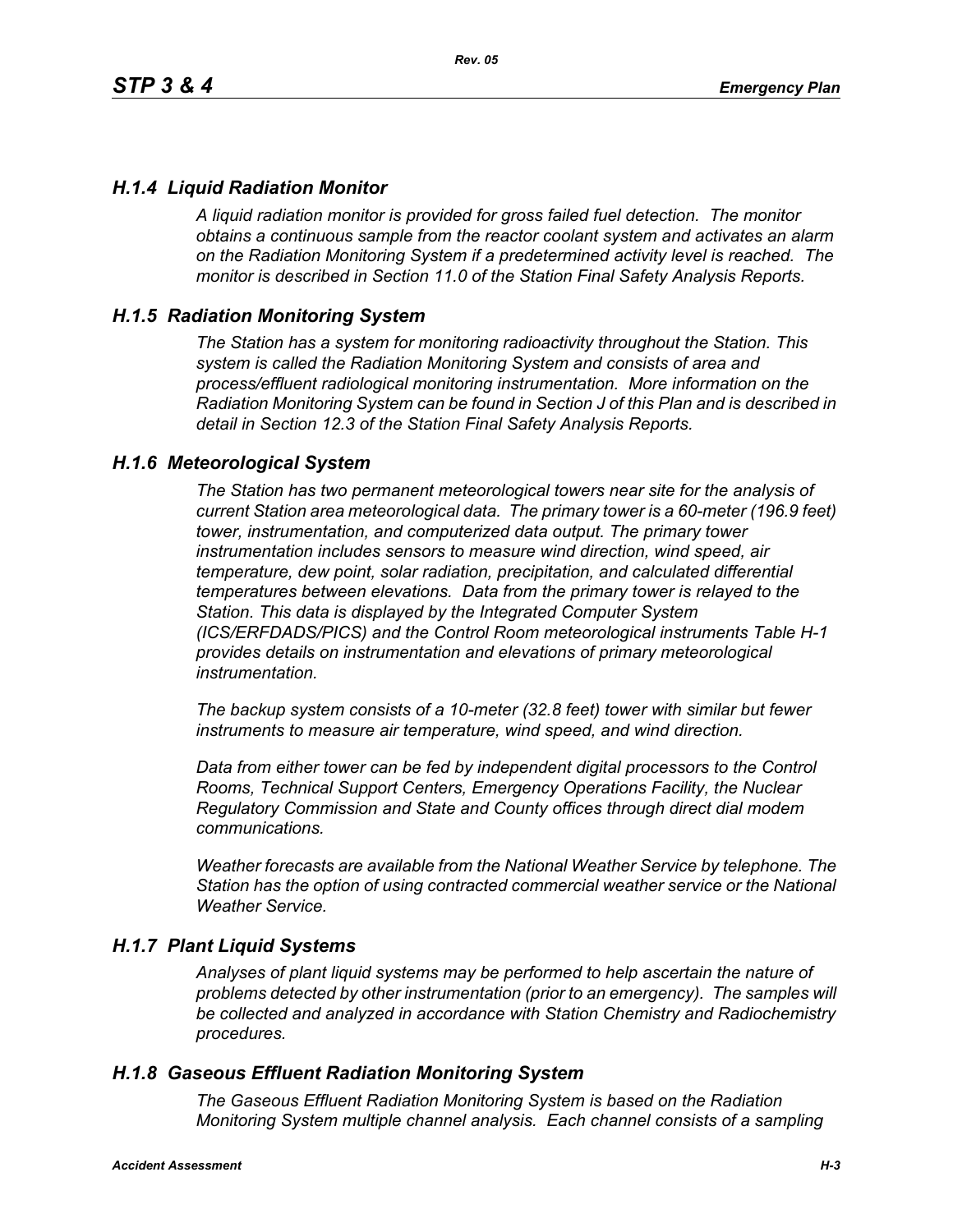*mechanism, one, two, or three chambers for particulate, iodine, and/or noble gas collection and detection, associated with auxiliary equipment and a local microprocessor. The system is capable of monitoring particulate activity and iodine and noble gas concentrations, in accident and normal ranges. Location of detectors for the process/effluent Radiation Monitoring System is provided in table form in Section 11.5 of the Station Final Safety Analysis Reports.* 

#### *H.2 Objectives of Onsite and Offsite Monitoring*

*The primary objective of the Onsite and Offsite Emergency Response Teams is to rapidly survey areas in order to determine the extent and distribution of radioactive material following an incident. The initial onsite and offsite surveys are important in the decision process since the extent and type(s) of protective actions will be based upon data reported by the survey teams.*

*Data provided to the Radiological Director from the field monitoring teams shall be compared to information supplied to the dose projection and assessment area by any Department of State Health Services teams that may be dispatched into the area. Data collected before Texas Department of Health teams are in the field shall be provided to the Department of State Health Services by the Radiological Director as soon as possible.*

*The task of each Offsite Field Team is to collect air samples and survey data so as to transmit information and results to the appropriate response center (i.e., the Control Room, Technical Support Center, and Emergency Operations Facility). 0ERP01-ZV-TP02, Offsite Field Teams provide process and procedural requirements for Offsite Field Teams. Information obtained by the Offsite Field Team is transmitted to the Offsite Field Team Supervisor as appropriate to the phase of the response, via radio contact. After the initial urgency of the post-accident situation has relaxed, subsequent surveys will be performed to obtain more information.*

*The systems and equipment described in this section and the personnel resources described in Section B and C of this Plan allow for continuous monitoring and assessment of abnormal radiological conditions.*

*Within minutes of the declaration of an emergency, monitoring of the plant systems is established to assess potential releases or the extent of an actual release and to provide guidance for appropriate protective measures. This includes the capability to deploy an Offsite Field Team. Offsite Field Teams may be deployed after declaration of an Alert or higher emergency classification with an effluent monitor indication of a higher than normal release of radioactive materials or an unmonitored release. Field monitoring data and samples shall be collected and analyzed per normal Station Radiation Protection procedures and Radiological Environmental Monitoring procedures. Data from Federal, State, and County organizations are coordinated with the Station through their representatives at the Station Emergency Operations Facility with the Radiological Director.*

*The principal early concerns are thyroid dose commitment, due to inhalation of radioactive iodines, and exposure from immersion in a cloud of radioactive noble*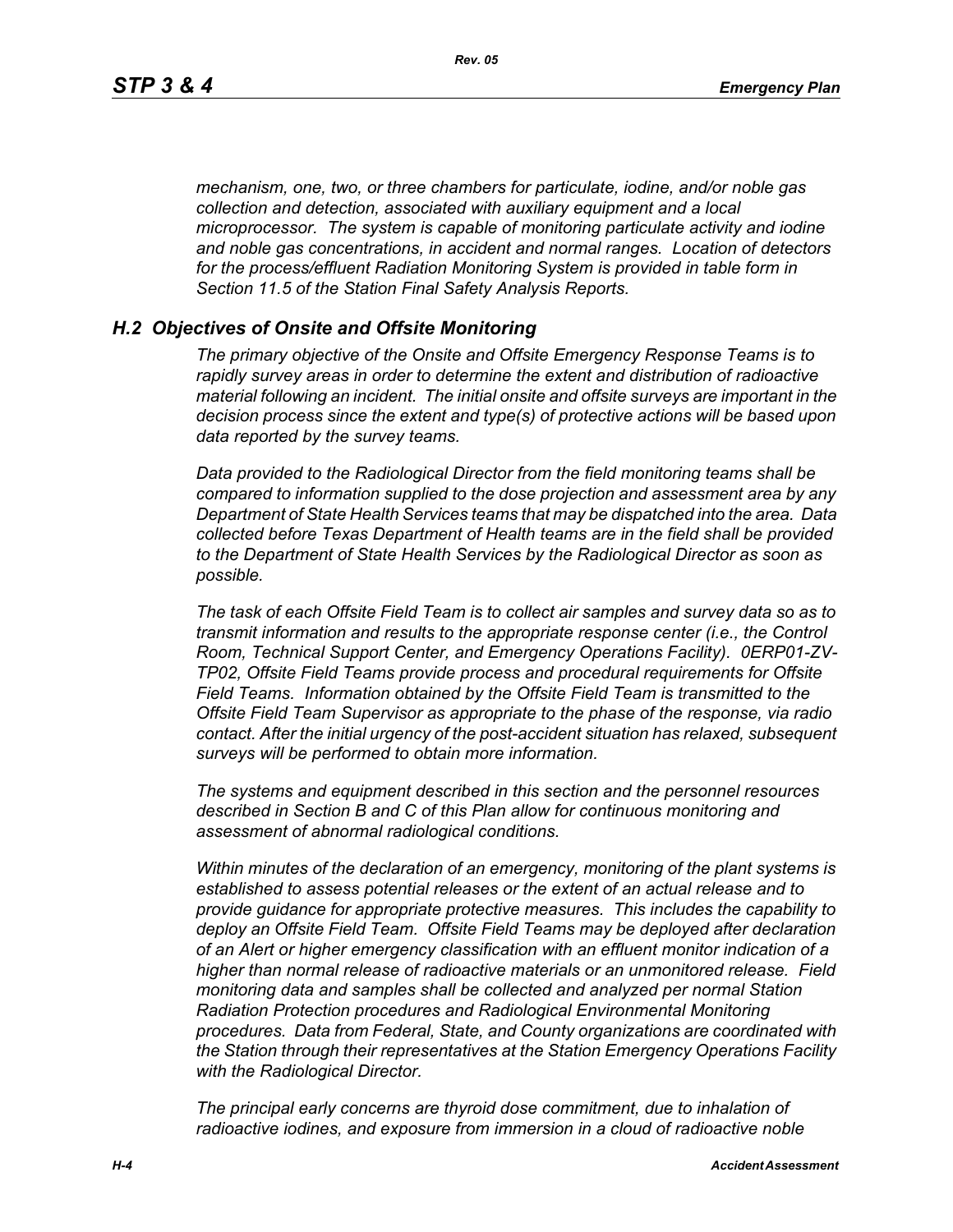*gases. Criteria for taking protective actions such as evacuation are expressed in terms of these two variables. Following this, efforts will normally be directed toward the evaluation of possible long-term exposures from ground deposition and various food chain pathways. Monitoring will continue throughout the duration of the emergency classification to allow for offsite protective action recommendation escalation, recovery or termination (with concurrence of County, State, and NRC organizations) as dictated by environmental sampling results.*

*Offsite Field Teams may be deployed to take dose rate readings and iodine concentrations in accordance with 0ERP01-ZV-TP02, Offsite Field Team. The Radiological Director will provide direct input to the Emergency Director concerning the need to make protective action recommendations to offsite agencies.* 

*Environmental radiological impact analysis is available using computerized dose assessment models or equivalent. This is more adequately detailed in Emergency Response Procedure 0ERP01-ZV-TP01, Offsite Dose Calculations.*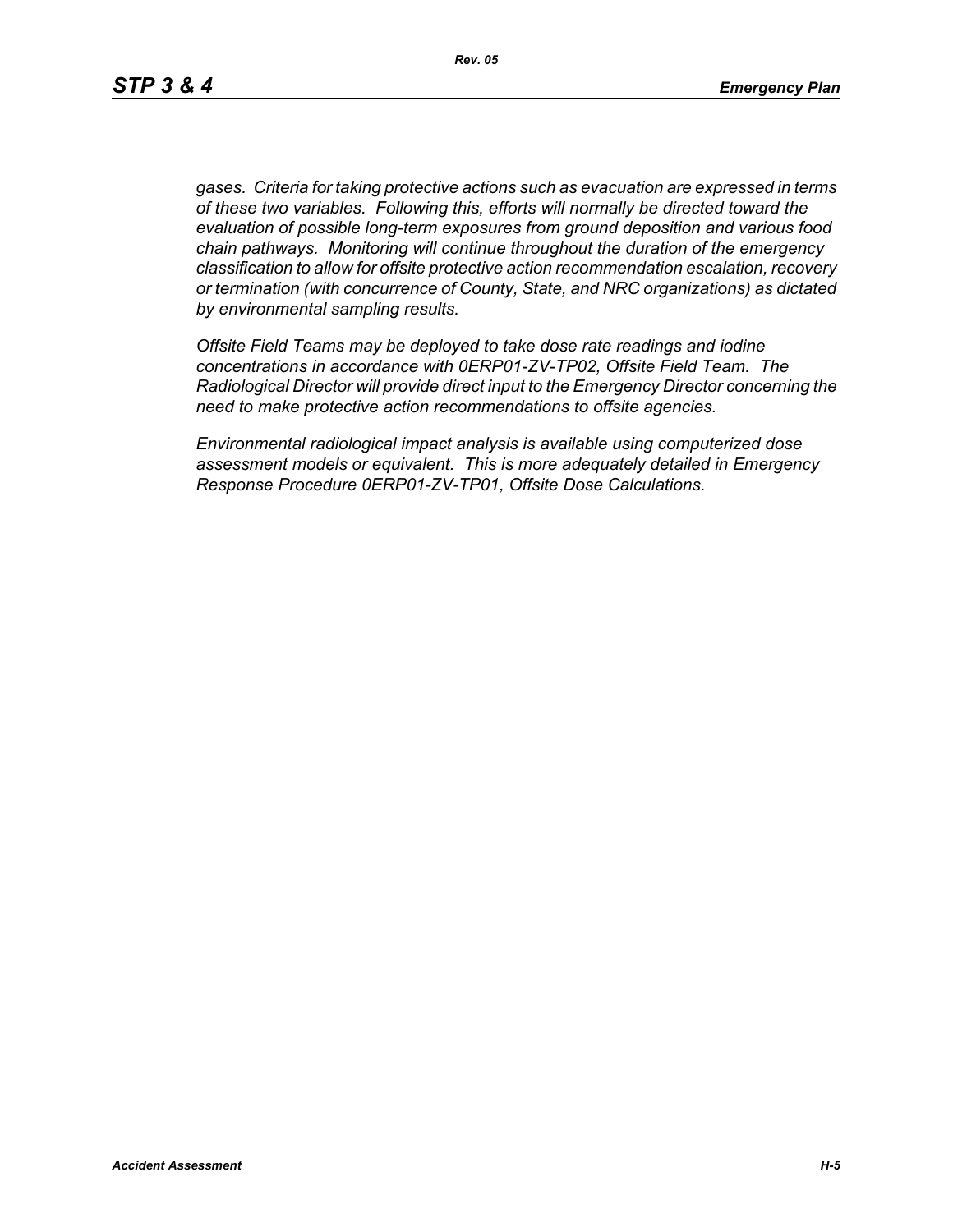# *Table H-1 Assessment Instrumentation Page 1 of 4*

*Typical Onsite Assessment Equipment and Facilities*

|    | <u>INSTRUMENT SYSTEM</u>         | <b>DESCRIPTION &amp; LOCATION</b>                                                                                                                                                        | <b>FUNCTIONAL APPLICABILITY</b>                                                                             |
|----|----------------------------------|------------------------------------------------------------------------------------------------------------------------------------------------------------------------------------------|-------------------------------------------------------------------------------------------------------------|
| 1. | <b>Meteorological Monitors</b>   |                                                                                                                                                                                          |                                                                                                             |
|    | <b>Meteorological Wind Speed</b> | Wind speed indicators located<br>on primary (60m) and backup<br>(10m) towers on northeastern<br>portion of the site                                                                      | Measures wind speed at 10m<br>and 60m above ground level                                                    |
|    | <b>Wind Direction</b>            | Wind direction indicators located<br>on primary (60m) and backup<br>(10m) towers on northeastern<br>portion of the site                                                                  | Measures wind direction at 10m<br>and 60m above ground level                                                |
|    | Temperature Differential         | Temperature sensors located on<br>primary (60m) tower and backup<br>(10m) towers on northeastern<br>portion of the site                                                                  | Measures temperature at 10m<br>and 60m above ground level for<br>computation of differential<br>temperature |
|    | Precipitation                    | Heated gage near ground level<br>at the primary tower                                                                                                                                    | Provides measurement of<br>precipitation levels                                                             |
|    | Dewpoint                         | Sensed via a dewpoint probe<br>dewpoint membrane (vapor<br>window), dewpoint cell and a<br>temperature probe sensor<br>located at 3 meters on the<br><b>Primary Meteorological Tower</b> | Provides atmospheric dewpoint<br>measurement for the site<br>environs                                       |
|    | Computer                         | Data acquisition computers at<br>primary and back up towers tied<br>to ICS/ERFDADS/PICS                                                                                                  | Provides data link for<br>meteorological information                                                        |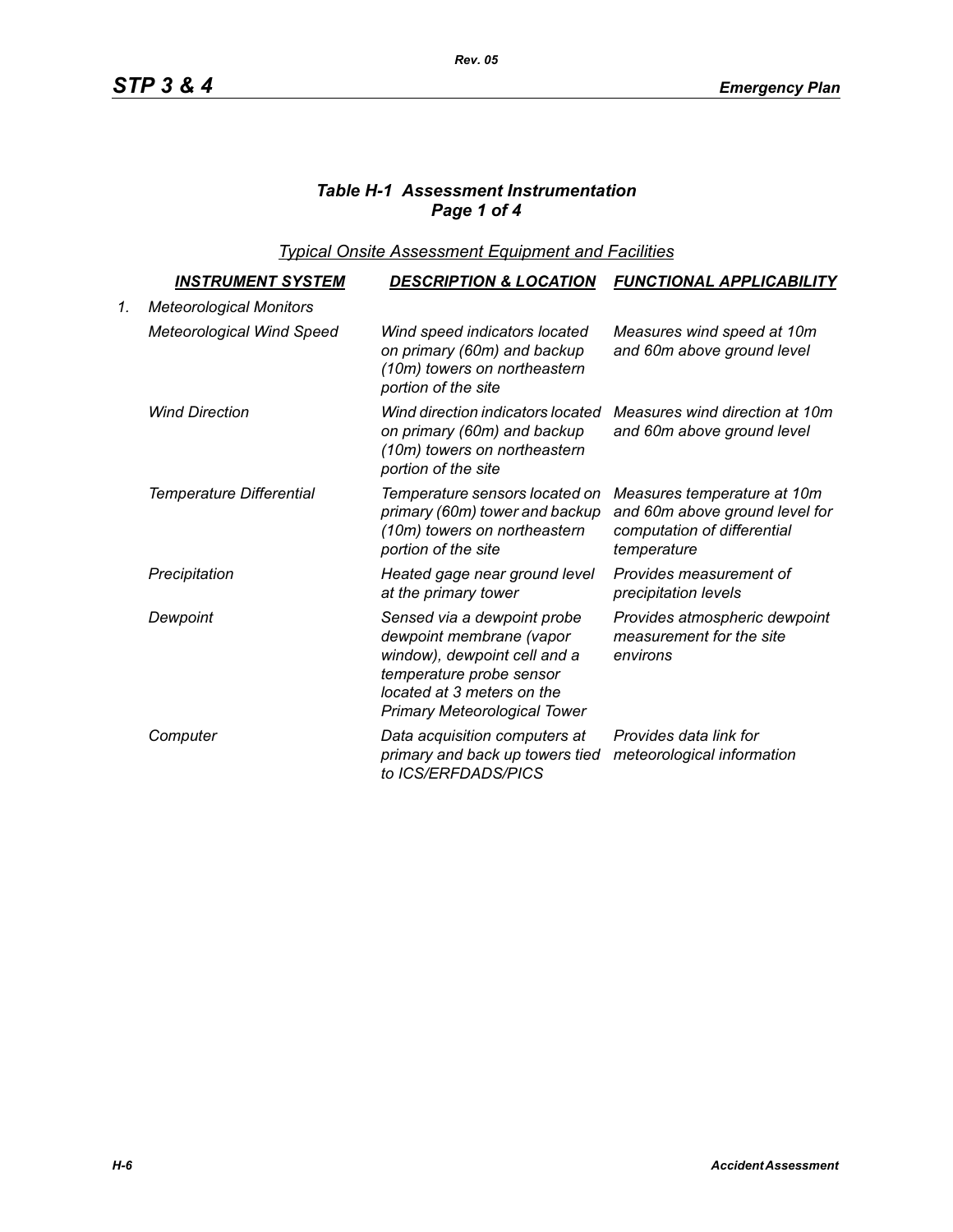# *Table H-1 Assessment Instrumentation Page 2 of 4*

*Typical Onsite Assessment Equipment and Facilities*

|                | INSTRUMENT SYSTEM                               | <b>DESCRIPTION &amp; LOCATION</b>                                                                                                                    | <b>FUNCTIONAL APPLICABILITY</b>                                                |  |  |
|----------------|-------------------------------------------------|------------------------------------------------------------------------------------------------------------------------------------------------------|--------------------------------------------------------------------------------|--|--|
| 2 <sub>1</sub> | Seismic Monitor                                 | A triaxial accelerometer unit with<br>programmable alarm, trigger,<br>memory, recording and data<br>retrieval capabilities and<br>computer interface | Record ground and peak<br>orthogonal accelerations with<br>respect to time     |  |  |
| 3.             | <b>Radiation Monitoring System</b>              |                                                                                                                                                      |                                                                                |  |  |
|                | A. Area Radiation Monitoring System             |                                                                                                                                                      |                                                                                |  |  |
|                | B. Process/Effluent Radiation Monitoring System |                                                                                                                                                      |                                                                                |  |  |
| 4 <sup>1</sup> | <b>Fire Protection System</b>                   |                                                                                                                                                      |                                                                                |  |  |
|                | A. Spot Thermal Detector                        |                                                                                                                                                      | Detect fixed temperature or rate<br>of temperature rise; activates an<br>alarm |  |  |
|                | <b>B.Ionization Detector</b>                    |                                                                                                                                                      | Detect nonvisible smoke and<br>combustible gases; activates                    |  |  |
|                | C. Ultraviolet Flame Detector                   |                                                                                                                                                      | Detect flame or spark; activates<br>an alarm                                   |  |  |
|                | D. Photoelectric Detector                       |                                                                                                                                                      | Detect visible smoke; activates<br>an alarm                                    |  |  |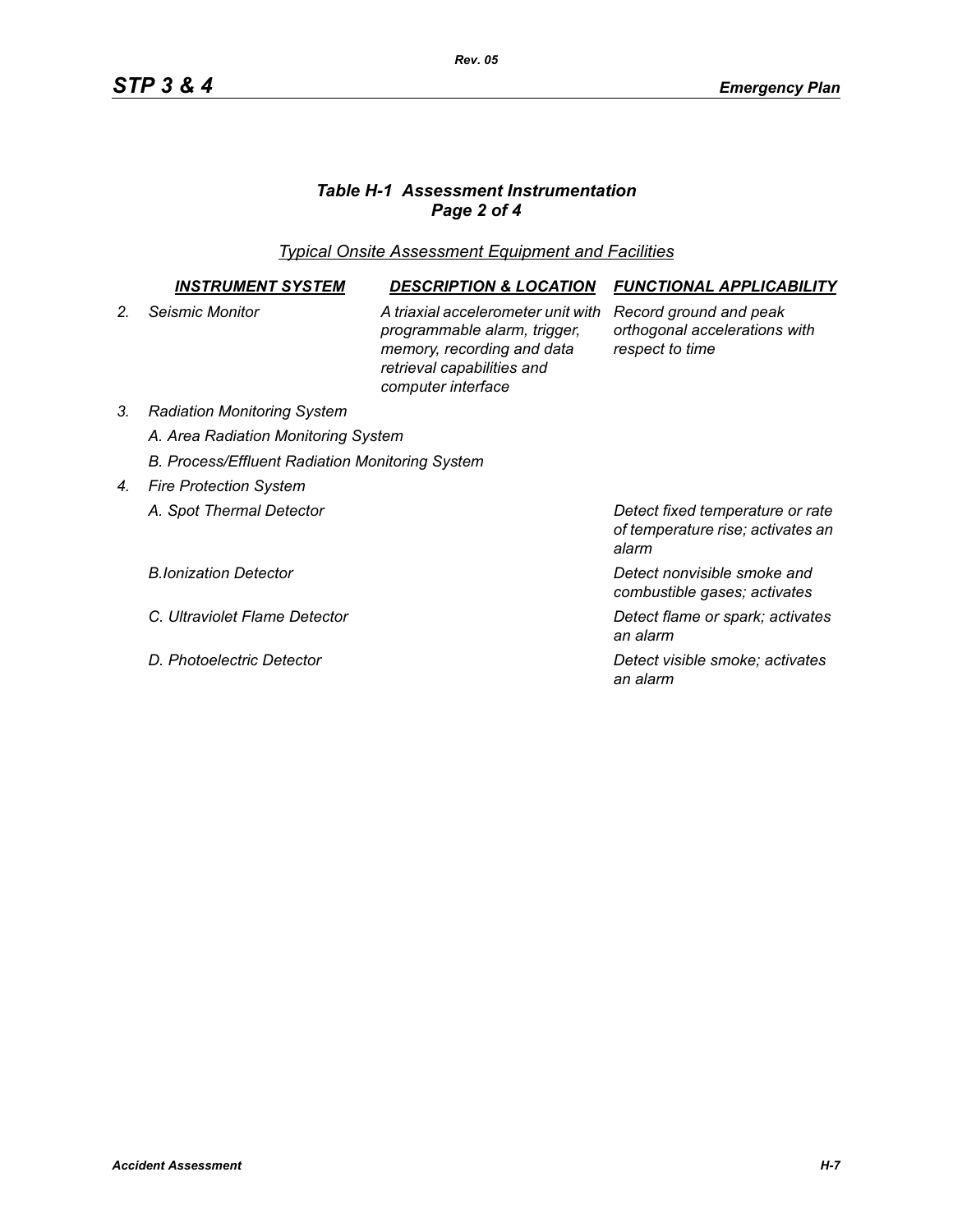# *Table H-1 Assessment Instrumentation Page 3 of 4*

## *Typical Onsite Assessment Equipment and Facilities*

| INSTRUMENT SYSTEM                                                                    | <b>DESCRIPTION &amp; LOCATION</b>                                       | <b>FUNCTIONAL APPLICABILITY</b>                                                                                                                                                                   |
|--------------------------------------------------------------------------------------|-------------------------------------------------------------------------|---------------------------------------------------------------------------------------------------------------------------------------------------------------------------------------------------|
| E. Line Type Thermal Detector                                                        |                                                                         | Sufficient heat from source<br>activates an alarm                                                                                                                                                 |
| F. Fire Protection System<br>Display Unit 1 and 2 Main<br>Control Room               |                                                                         | A Cathode Ray Tube linked to<br>the unit computers provides for<br>appraisal of Fire Protection<br>System incoming alarms and<br>system actuation's in each<br><b>Control Room</b>                |
| <b>G. Fire Protection System</b><br>Display Unit 3 and 4 Main<br><b>Control Room</b> |                                                                         | A video display Unit linked to the<br>unit computer system provides<br>for appraisal of Fire Protection<br><b>System incoming alarms and</b><br>system actuation's in each<br><b>Control Room</b> |
| <b>Facilities</b>                                                                    |                                                                         |                                                                                                                                                                                                   |
| A. Radiological Laboratory<br><b>Equipment and Detectors</b>                         | Chemical analysis count room of Equipped for radiological/<br>each unit | chemical analysis                                                                                                                                                                                 |
| <b>B. Environmental Surveillance</b><br>Program                                      | Thermoluminescent dosimeter<br>monitoring stations                      | Measures radiation dose                                                                                                                                                                           |
|                                                                                      | Fixed air sampling stations<br>outside security fence                   | Sample particulate and<br>radioidines                                                                                                                                                             |

*5. Facilities*